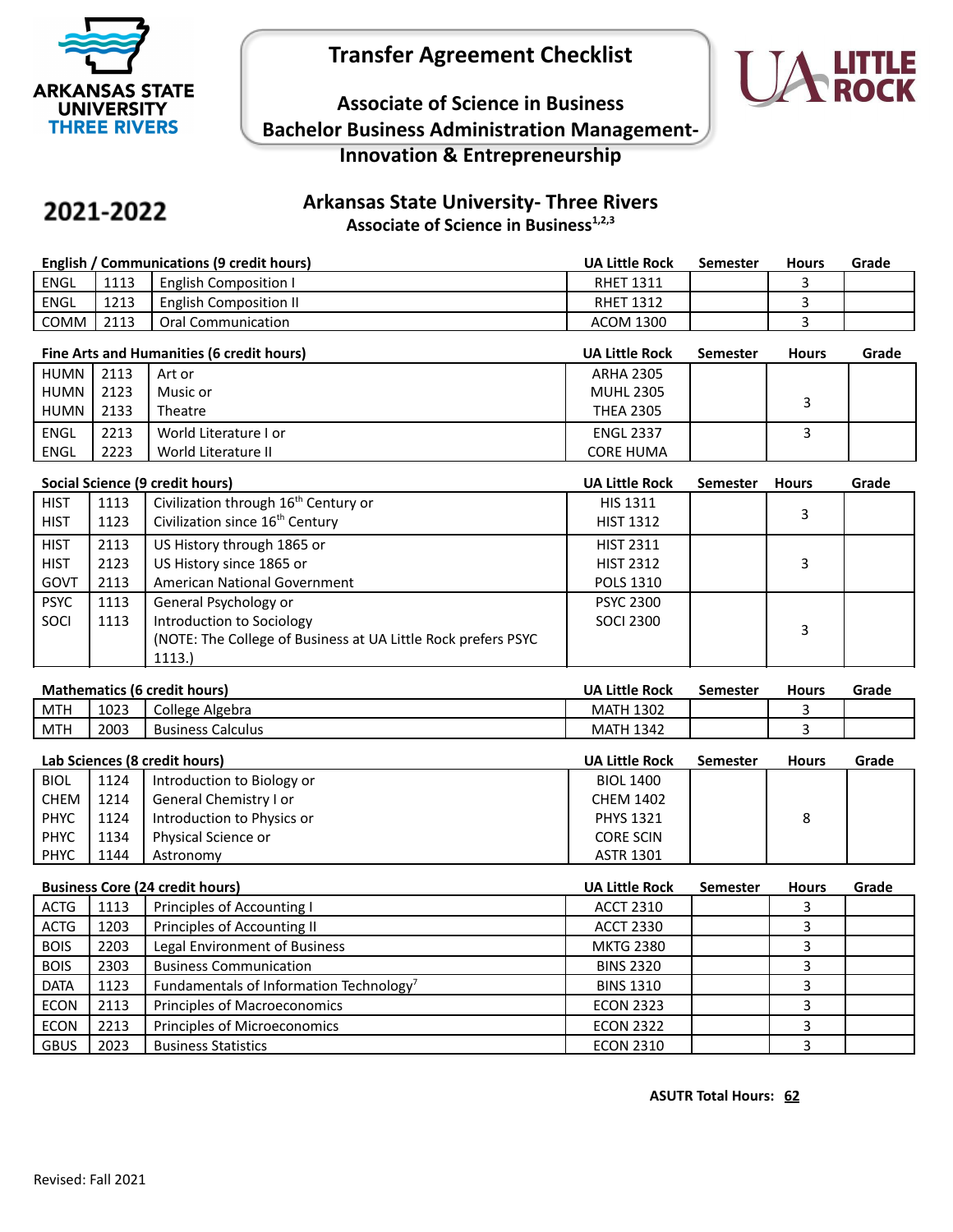

**Transfer Agreement Checklist Associate of Science in Business Bachelor Business Administration Management-Innovation & Entrepreneurship**



### **University of Arkansas at Little Rock**

#### 2021-2022 **Bachelor of Business Administration Management – Innovation & Entrepreneurship<sup>4</sup>**

|             | <b>Professional Business Courses (28 credit hours)</b> |                                            |  | <b>Hours</b> | Grade |
|-------------|--------------------------------------------------------|--------------------------------------------|--|--------------|-------|
| <b>BSAD</b> | 2010/4010                                              | Career Catalyst <sup>6</sup>               |  |              |       |
| <b>BSAD</b> | 3100                                                   | <b>Business Professionalism</b>            |  |              |       |
| <b>BINS</b> | 3305                                                   | Information Systems for Decision Making    |  | 3            |       |
| <b>BINS</b> | 3352                                                   | Data Analysis and Visualization            |  | 3            |       |
| <b>BINS</b> | 3380                                                   | <b>Business Communication</b>              |  | 3            |       |
| <b>ECON</b> | 3355                                                   | <b>Quantitative Business Analysis</b>      |  | 3            |       |
| <b>FINC</b> | 3310                                                   | <b>Business Finance</b>                    |  | 3            |       |
| <b>MGMT</b> | 3300                                                   | Principles of Management                   |  | 3            |       |
| <b>MGMT</b> | 3304                                                   | <b>Operations Management</b>               |  | 3            |       |
| <b>MGMT</b> | 4380                                                   | <b>Business Strategy (Capstone Course)</b> |  | 3            |       |
| MKTG        | 3350                                                   | Principles of Marketing                    |  | 3            |       |

| Management – Innovation & Entrepreneurship Major Requirements (12 credit hours)<br>Semester |      |                                                     | <b>Hours</b> | Grade |  |
|---------------------------------------------------------------------------------------------|------|-----------------------------------------------------|--------------|-------|--|
| <b>MGMT</b>                                                                                 | 3362 | Venture Management & Decision Making                |              |       |  |
| <b>MGMT</b>                                                                                 | 4361 | <b>Business Planning &amp; Product Introduction</b> |              |       |  |
| <b>MGMT</b>                                                                                 | 4366 | New Venture Launch                                  |              |       |  |
| <b>MGMT</b>                                                                                 | 4383 | <b>Entrepreneurial Perspectives</b>                 |              |       |  |
| <b>MKTG</b>                                                                                 | 3353 | <b>Professional Selling</b>                         |              |       |  |

|  | Electives (15 credit hours) |  |
|--|-----------------------------|--|
|  |                             |  |

|             | Electives (15 credit hours) |                                       | <b>Semester</b> | <b>Hours</b> | Grade |
|-------------|-----------------------------|---------------------------------------|-----------------|--------------|-------|
|             |                             | Must select 2 of the following:       |                 |              |       |
| <b>MGMT</b> | 3364                        | Family Business Management or         |                 |              |       |
| <b>MGMT</b> | 4363                        | Financial Entrepreneurial Ventures or |                 |              |       |
| <b>MKTG</b> | 4310                        | Marketing Research or                 |                 |              |       |
|             |                             |                                       |                 |              |       |
| <b>MGMT</b> | 3320                        | Human Resources Management or         |                 |              |       |
| <b>MGMT</b> | 3340                        | Managing People in Organizations or   |                 | 15           |       |
| <b>MGMT</b> | 4385                        | Special Topics in Management or       |                 |              |       |
| <b>MGMT</b> | 4391                        | Employment Law or                     |                 |              |       |
| <b>BINS</b> | 4352                        | Big Data Analytics Tools or           |                 |              |       |
| <b>MKTG</b> | 4355                        | Advanced Professional Sales or        |                 |              |       |
| <b>MKTG</b> | 4315 OR                     | Social Media Marketing OR             |                 |              |       |
| <b>MKTG</b> | 4316                        | Digital Marketing                     |                 |              |       |

| <b>Unrestricted General Electives</b> |  |                                                                               | <b>Semester</b> | <b>Hours</b> | Grade |
|---------------------------------------|--|-------------------------------------------------------------------------------|-----------------|--------------|-------|
|                                       |  | Remaining hours, if any to reach 120 minimum hours (at least 45 hours must be |                 |              |       |
|                                       |  | upper-level, and 12 hours of that upper-level coursework must be outside of   |                 |              |       |
|                                       |  | the major program                                                             |                 |              |       |

**UA Little Rock Total Hours: 58**

#### **Total Hours: 120** <sup>5</sup>

1 See your advisor at Arkansas State University- Three Rivers for degree and graduation information.

<sup>2</sup> UA Little Rock transfer course designations are either guaranteed by ACTS (acts.adhe.edu) or have been approved as a substitution by UA Little Rock. Unless otherwise noted, courses for which no UA Little Rock equivalent course is listed would transfer in as elective credit.